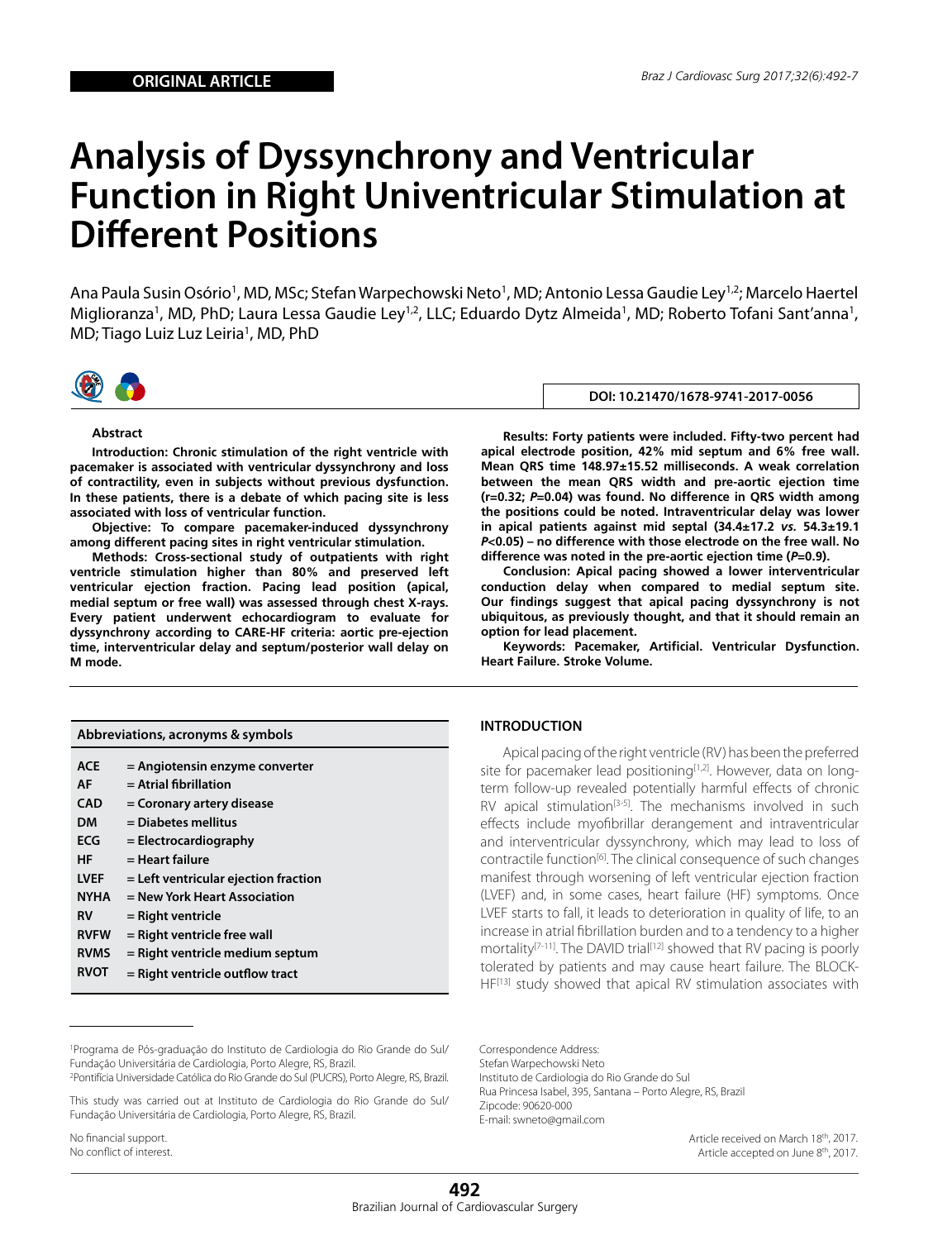poor outcomes in patients with atrioventricular block and mild to moderate HF.

Recent studies suggest that non-apical pacing sites may reduce dyssynchrony and consequently preserve LVEF<sup>[14]</sup>. However, these studies were limited by a relatively small sample size and heterogeneity of both the selected population and of the methods used for monitoring for LV function<sup>[15]</sup>. As such, the ideal pacing site for patients requiring RV-only pacing, if existent, remains a matter for debate<sup>[16]</sup>.

In this study, LVEF and ventricular synchrony criteria were compared (as adopted in the CARE-HF trial)<sup>[17]</sup> in patients with different RV pacing sites.

## **METHODS**

This was a cross-sectional study conducted at the pacemaker clinic of our institution between June and November 2015. Patients aged 18 years or older were eligible if they had a RV pacing percentage above 80 and a LVEF above 50%. Exclusion criteria were: atrial fibrillation (AF), New York Heart Association (NYHA) HF symptoms class III our IV, moderate to severe valvular disease, epicardial electrode, biventricular pacemaker and HF hospitalization before pacemaker implant. All participants signed the consent form. Study protocol was approved by local ethics committee.

During the index visit, clinical data and current medication use were assessed. Clinical data collected were the reason for pacemaker implant, pacemaker program mode, RV pacing percentage, height, weight, resting heart rate (HR), NYHA HF functional class status and the presence of comorbidities such as hypertension, diabetes mellitus (DM), coronary artery disease (CAD), dyslipidemia and smoking status. Relevant medications assessed were diuretics, angiotensin enzyme converter (ACE) inhibitors, beta-blockers, calcium channel blockers and amiodarone.

All patients underwent 12-lead electrocardiography (ECG) examination, chest X-ray and transthoracic echocardiography. ECG finding collected was largest QRS duration of the 12 leads. X-ray was used to assess RV lead position<sup>[18]</sup>, which was divided into 3 categories: RV apex, middle RV septum and RV free wall.

Echocardiography was performed using Vivid E9 machine (GE Healthcare) and EchoPAC software (GE Healthcare). Single and two-dimensional images were obtained, as were Doppler velocities and pulsed and continuous Doppler tissue imaging[19]. All the analyses were performed after, at least, three months from the date of implantation. The following measurements of dyssynchrony and ventricular function were analyzed<sup>[17]</sup>:

- · Driving delay between the interventricular septum and posterior wall in M mode (cutoff  $\geq 130$  ms);
- · Difference between pre-ejection times the for the left and right ventricles (interventricular delay) and the pulsed Doppler (cutoff  $\geq 40$  ms);
- · Measure the pre-ejection time LV (aortic) the pulsed Doppler (cutoff ≥ 140 ms);
- · Measurements of systolic and diastolic left ventricular volume and left atrial volume in the biplane method;
- · Left ventricular ejection fraction calculation using the Simpson biplane method;
- · Ratio E/e ' by Doppler analysis of transmitral and pulsed Doppler flow.

#### **Statistical Analysis**

The collected data were stored in Excel spreadsheets and analyzed using the softwares SPSS version 23.0 (IBM Corp. Released 2013. IBM SPSS Statistics for Windows, Version 22.0. Armonk, NY: IBM Corp.) and MedCalc version 8.2 (MedCalc Software bvba, Ostend, Belgium; https://www.medcalc.org; 2008). Continuous variables were expressed as mean and standard deviation or median and interquartile range. Categorical variables were presented as absolute and percentage number.

Bivariate comparisons were made with chi-square test or test-T-tailed, as appropriate.

For correlation analysis between the QRS length and CARE-HF echocardiographic indexes the Spearman coefficient (rs) was used. The data were transformed into rank to analyze the differences between the obtained values and the standard error. A *P*<0.05 was considered statistically significant.

#### **RESULTS**

A total of 40 patients were included for this analysis. Other two patients able to participate were excluded because they did not have a post-implant chest X-ray recorded on our electronic chart. The majority (55%) of patients were male and their mean age was 69 years (Table 1). The most common pacemaker indication was complete AV block (62.5%). Hypertension was the most prevalent comorbidity and only 12.5% of patients had mild HF symptoms (NYHA functional class II). No patient had post procedure cerebrovascular event. Mean heart rate was 71 beats per minute and mean largest QRS on ECG was 148.97±15.52 ms. Mean RV pacing percentage was 94.95% and most pacemakers (72.5%) were on DDD mode.

Regarding echocardiographic evaluation, a mean LVEF of 63% was found. QRS measurement during echocardiogram ranged from 77.96 to 109.4 ms, averaging 93.68 ms on lead DII. As for dyssynchrony parameters, the pre-aortic ejection time was slightly prolonged with a mean of 141 ms, and the interventricular delay measurement was also extended, averaging 43 ms (Table 2).

#### **Pacing Site Comparisons**

Apical RV lead position was found in 52% of patients, RV medium septum (RVMS) in 42% and RV free wall (RVFW) in the remaining 6%. No differences in QRS duration between the 3 groups could be noted (Figures 1 and 2). Mean QRS duration had a weak correlation with pre-aortic ejection time (r=0:32; *P*=0.044) (Figure 3) and had no correlation with interventricular delay (Figure 4). NYHA average was lower in patients with apical stimulation *(P*<0.001) (Figure 5). Intraventricular delay was lower in those with apical RV pacing when compared to those with RVMS pacing (34.4±17.2 ms *vs.* 54.3±19.1 ms; *P*<0.05), and no difference was found when compared to those with RVFW pacing (Figure 6). Pre-aortic ejection time did not differ among the groups  $(P=0.9)$  (Figure 7).

#### **DISCUSSION**

In this study, left ventricular function and myocardial synchrony were compared among different right ventricular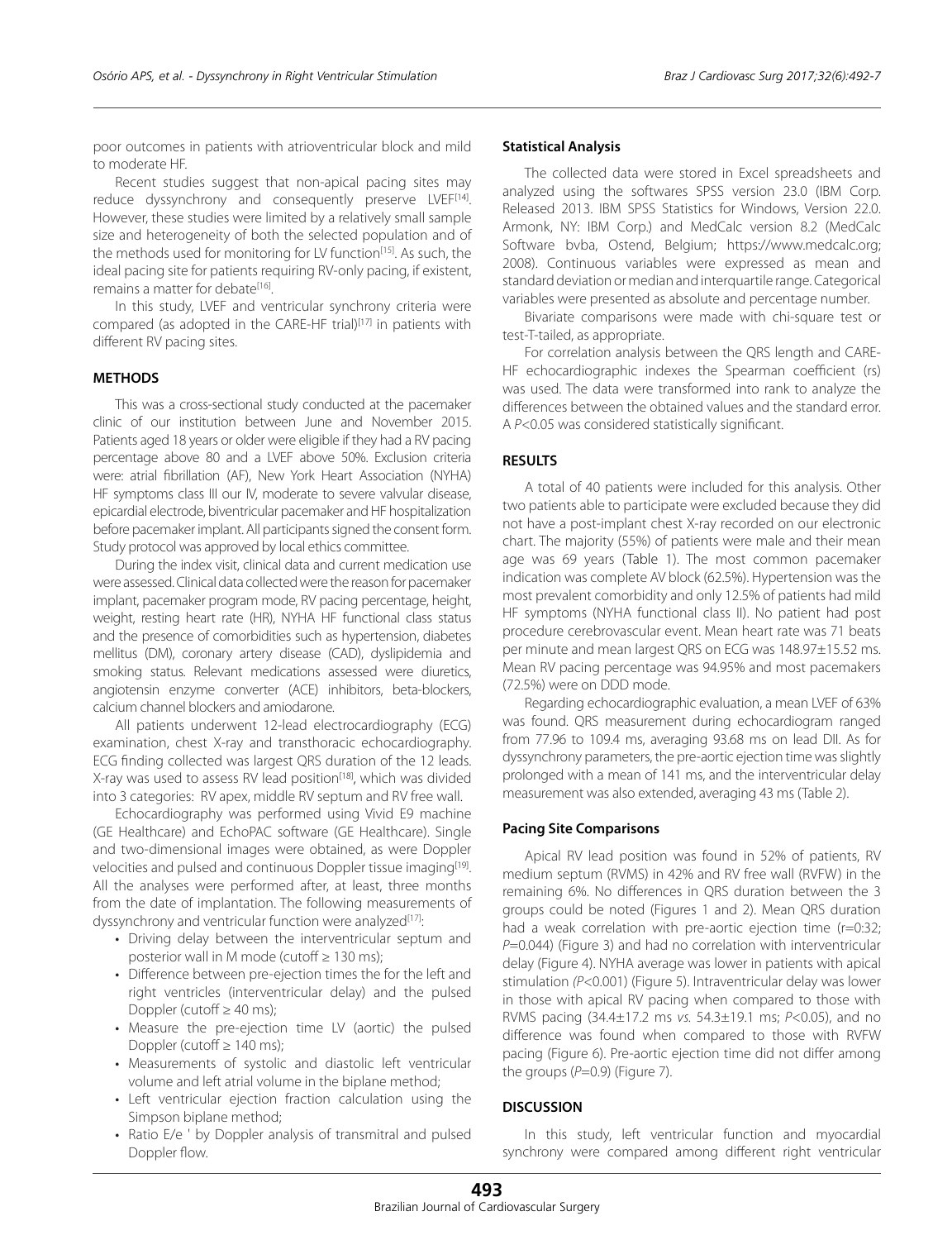**Table 1.** Clinical and pacing echocardiographic characteristics  $(n=40)$ .

| <b>Variables</b>                 | N (%) or mean $\pm$ SD |
|----------------------------------|------------------------|
| Age                              | 69.25±14.76 years      |
| Male                             | 22 (55%)               |
| <b>BMI</b>                       | 27.91±4.78             |
| Heart rate (bpm)                 | 71.15±9.78             |
| QRS in lead DII during echo (ms) | 93.68±15.72            |
| Largest QRS on 12 lead ECG       | 148.97±15.52           |
| Hypertension                     | 26 (65%)               |
| DΜ                               | 10 (25%)               |
| Dyslipidemia                     | 13 (32%)               |
| Smoking                          | 13 (32.5%)             |
| CAD                              | 6 (15%)                |
| NYHA functional class            |                        |
| $\overline{\phantom{a}}$         | 87.5%                  |
| $\mathbb{I}$                     | 12.5%                  |
| Current medications              |                        |
| Diuretics                        | 15 (37.5%)             |
| <b>ACE</b> inhibitors            | 12 (30%)               |
| Angiotensin receptor blockers    | 11 (27.5%)             |
| Beta-blockers                    | 20 (50%)               |
| Calcium channel blockers         | 5 (12.5%)              |
| Amiodarone                       | 1(2.5%)                |
| Reason for the Implant           |                        |
| Complete AV block                | 25 (62.5%)             |
| 2 <sup>nd</sup> degree AV block  | 7 (17.5%)              |
| Others                           | 8 (20%)                |
| <b>Stimulation Mode</b>          |                        |
| <b>DDD</b>                       | 29 (72.5%)             |
| <b>DDDR</b>                      | 6 (15%)                |
| <b>VVIR</b>                      | 4 (10%)                |
| VDD                              | 1(2.5%)                |
| RV pacing (%)                    | 94.95%±10.65%          |

Bpm=beats per minute; ms=milliseconds; DM=diabetes mellitus; CAD=coronary artery disease; NYHA=New York Heart Association; ECG=electrocardiography; ACE=angiotensin enzyme converter, BMI= body mass index; AV=atrioventricular; RV=right ventricle

| Table 2. Echocardiographic measurements of ventricular |
|--------------------------------------------------------|
| synchrony, in milliseconds.                            |

| <b>Ventricular Synchrony</b><br><b>Measurements</b> | Mean + SD       |
|-----------------------------------------------------|-----------------|
| Aortic pre-ejection time                            | 140.60+22.52    |
| Pulmonary pre-ejection time                         | $98.33 + 22.12$ |
| Interventricular delay                              | 43.27+20.25     |
| Septum/posterior wall delay (M mode)                | 105.50±46.9     |
| Diastolic volume of LV (ml)                         | 91.68+29.08     |
| Systolic volume of LV (ml)                          | $34+13.10$      |
| Ejection fraction (%)                               | $63.50 + 6.09$  |
| Left atrial volume (ml)                             | $32.12 + 10.24$ |
| Ratio E/e'                                          | $11.11 + 4.50$  |

LV=left ventricle

pacing sites. Our main finding was that RV apical pacing was related to a lower degree of interventricular dyssynchrony when compared to septal pacing (Figure 8). Furthermore, we found that QRS duration did not correlate with pacing site and correlated poorly with dyssynchrony parameters.

Our findings are in contrast with several previous studies that have suggested that RVMS might provide better results when compared to RVA pacing<sup>[20-23]</sup>. It has been shown that apical pacing potentially leads to electrical dyssynchrony, and that it changes the physiological apex-to-base contraction to an alternate pattern<sup>[24]</sup>. Theoretically, RVMS pacing could create a faster depolarization wavefront, since it is in close proximity with the normal conduction system. However, there are still no conclusive data to prove that these changes translate into clinical outcomes[25].

One of such studies showed that septal pacing not only did not correlate with LVEF worsening, but also had fewer atrial arrhythmias during the follow-up period<sup>[11]</sup>. It should be noted, however, that those patients had a lower percentage of RV pacing when compared to subjects in our study (50-60% *vs.* > 80%). A second study has shown that septal pacing relates to improvement in 6-minute walk test<sup>[23]</sup>, even though the apical position presented the same result. On the other hand, another study in elderly patients has shown that even though apical pacing was related with worsening of LVEF, this finding did not translate into heart failure symptoms<sup>[2]</sup>. Recent review suggests that unfavorable clinical outcomes are associated not only with the stimulation site, but also with other pre-existing condition as CAD and systolic dysfunction where the compensatory mechanisms of dyssynchrony has been exhausted<sup>[5]</sup>.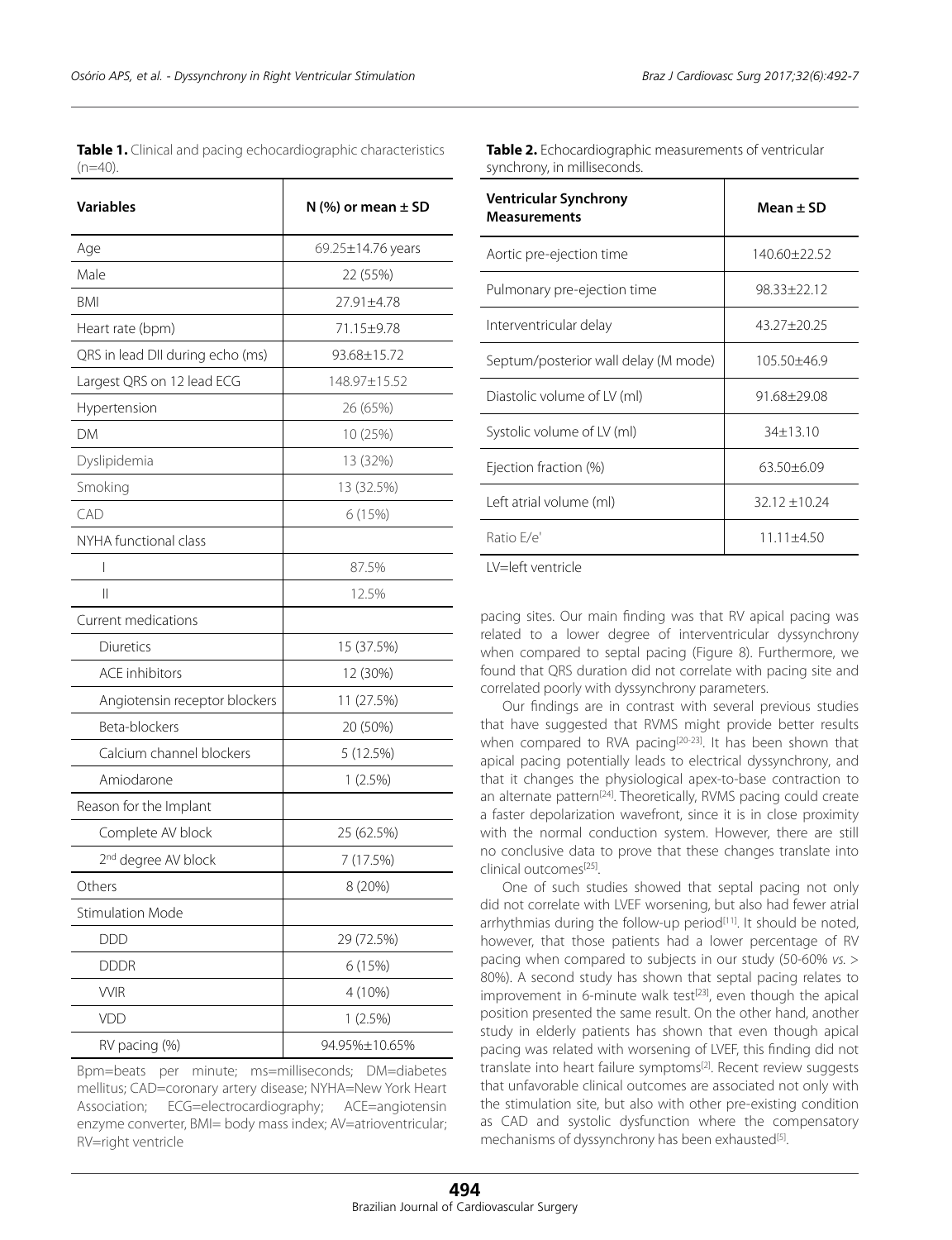

**Fig. 1 -** *QRS on lead DII during echocardiogram (ms). RVFW=Right ventricle free wall; RVMS=Right ventricle medium septum*



**Fig. 3 -** *QRS duration and aortic pre-ejection time.* **Fig. 4 -** *QRS duration and interventricular delay.*



**Fig. 5 -** *New York Heart Association class and lead position. NYHA=New York Heart Association; RVFW=right ventricle free wall; RVMS=right ventricle medium septum*



**Fig. 2 -** *Largest QRS on 12 lead ECG (ms). RVFW=right ventricle free wall; RVMS=right ventricle medium septum*







**Fig. 6 -** *Intraventricular delay and lead position. IV=interventricular; RVFW=right ventricle free wall; RVMS=right ventricle medium septum*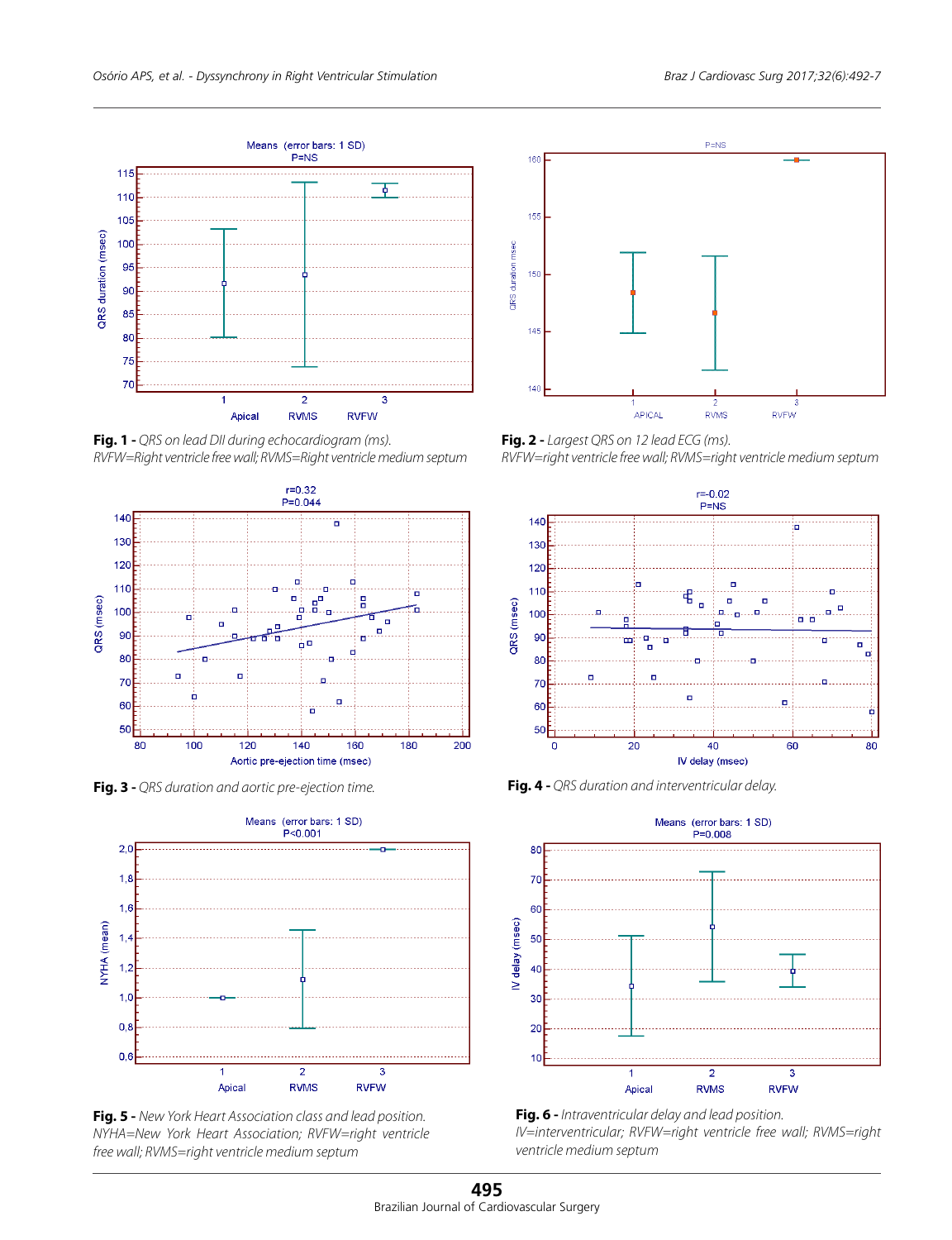



The heterogeneity both of dyssynchrony criteria and of patient selection across these studies interferes with extrapolations and hampers pooled-data analysis. In fact, a metaanalysis on this subject has highlighted the diversity of study populations and inclusion criteria concluding that non-apical pacing sites were non-inferior to apical ones, with a statistical tendency to be better<sup>[14]</sup>. In this review, 14 randomized clinical trial analyzed population ranging from 12 to 122 people, followup periods of 3 to 90 months, different evaluation methods (echocardiography and nuclear imaging) and different cutoff points for ventricular function as selection criteria; some of them had LVEF as low as 27%. Inclusion of patients with AF and very broad definitions among the control and study groups by percentage of stimulation below and above 10%, respectively, contribute even more to the heterogeneity of the results, whose clinical translation is still uncertain.

Not evaluating RV outflow tract (RVOT) pacing is a potential limitation of our study. Even though there are several studies that have suggested this pacing site as a good alternative to RVA, our institution does not place leads in that position routinely. Intraventricular flow was not evaluated either, which has been shown to markedly change in RVA pacing. However, since the clinical meaning of such measurement is yet unknown, CARE-HF dyssynchrony criteria was chosen to be used in our study, hopefully to allow study comparisons and pooled-data analysis.

## **CONCLUSION**

In this study, RVA pacing showed a lower interventricular conduction delay when compared to RVMS pacing. Our findings suggest that RVA pacing dyssynchrony is not ubiquitous as previously thought, and that it should remain an option for lead placement.



**Fig. 8 -** *Interventricular dyssynchrony and pacing position.*

#### **Authors' roles & responsibilities**

- **REFERENCES** APSO SWN ALGL MHM LLGL EDA RTS TLLL Actively participated of literature review, article review, interpretation of results and approved the final version; performed the echocardiographic evaluation; final approval of the version to be published Actively participated of literature review, article review, interpretation of results and approved the final version; final approval of the version to be published Actively participated of literature review, article review, interpretation of results and approved the final version; final approval of the version to be published Actively participated of literature review, article review, interpretation of results and approved the final version; final approval of the version to be published Actively participated of literature review, article review, interpretation of results and approved the final version; final approval of the version to be published Actively participated of literature review, article review, interpretation of results and approved the final version; final approval of the version to be published Acquisition, analysis, or interpretation of data for the work; final approval of the version to be published Acquisition, analysis, or interpretation of data for the work; final approval of the version to be published
- 1. Furman S, Schwedel JB. An intracardiac pacemaker for Stokes-Adams seizures. N Engl J Med. 1959;261:943-8.
- 2. Zhang HX, Qian J, Hou FQ, Liu YN, Mao JH. Comparison of right ventricular apex and right ventricular outflow tract septum pacing in the elderly with normal left ventricular ejection fraction: long-term follow-up. Kardiol Pol. 2012;70(11):1130-9.